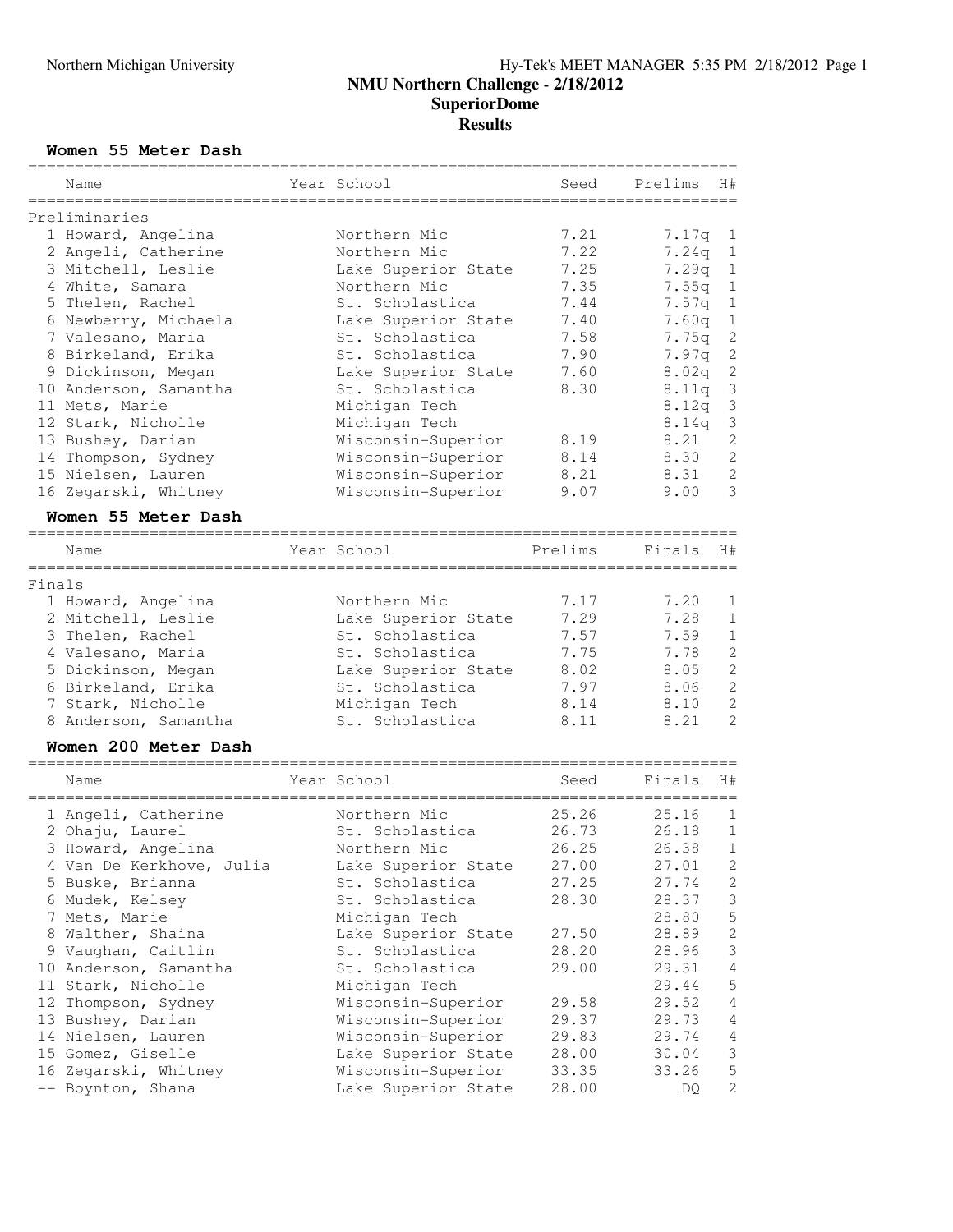### **Women 400 Meter Dash**

| Name<br>===================================== | Year School<br>-------------------------------- | Seed    | Finals  | H#             |
|-----------------------------------------------|-------------------------------------------------|---------|---------|----------------|
| 1 Ohaju, Laurel                               | St. Scholastica                                 | 58.90   | 58.77   | $\mathbf 1$    |
| 2 Lewis, Traelynn                             | Wisconsin-Superior                              | 59.95   | 59.41   | $\mathbf 1$    |
| 3 Van De Kerkhove, Julia                      | Lake Superior State                             | 59.90   | 1:00.25 | $1\,$          |
| 4 West, Colby                                 | Northern Mic                                    | 1:00.20 | 1:00.45 | $\overline{c}$ |
| 5 Buske, Brianna                              | St. Scholastica                                 | 1:00.50 | 1:00.91 | $\overline{c}$ |
| 6 Newberry, Michaela                          | Lake Superior State                             | 59.50   | 1:02.12 | $\overline{1}$ |
| 7 Schultz, Sydney                             | Northern Mic                                    | 1:00.40 | 1:02.84 | $\overline{c}$ |
| 8 Vaughan, Caitlin                            | St. Scholastica                                 | 1:03.50 | 1:04.21 | $\overline{3}$ |
| 9 Mets, Marie                                 | Michigan Tech                                   |         | 1:04.41 | $\overline{4}$ |
| 10 Anderson, Danielle                         | Wisconsin-Superior                              | 1:05.95 | 1:04.43 | $\overline{4}$ |
| 11 Dickinson, Megan                           | Lake Superior State                             | 1:03.00 | 1:04.85 | $\overline{c}$ |
| 12 Mudek, Kelsey                              | St. Scholastica                                 | 1:04.00 | 1:05.00 | $\overline{3}$ |
| 13 Ferry, Maggi                               | St. Scholastica                                 | 1:04.50 | 1:05.86 | $\overline{4}$ |
| 14 Boynton, Shana                             | Lake Superior State 1:03.50                     |         | 1:06.07 | $\mathfrak{Z}$ |
| 15 Gomez, Giselle                             | Lake Superior State                             | 1:04.00 | 1:08.19 | $\overline{3}$ |
| 16 Stark, Nicholle                            | Michigan Tech                                   |         | 1:08.22 | 4              |
| Women 800 Meter Run                           |                                                 |         |         |                |
| Name                                          | Year School                                     | Seed    | Finals  |                |
| 1 Williams, Rachael                           | Northern Mic                                    | 2:20.00 | 2:23.79 |                |
| 2 Hughes, Nicole                              | St. Scholastica                                 | 2:24.00 | 2:24.94 |                |
| 3 Mattson, Kristina                           | Northern Mic                                    | 2:24.00 | 2:25.11 |                |
| 4 Gustafson, Stacey                           | St. Scholastica                                 | 2:28.00 | 2:28.25 |                |
| 5 Granquist, Katie                            | Northern Mic                                    | 2:24.00 | 2:28.26 |                |
| 6 Romano, Alicia                              | Northern Mic                                    | 2:27.00 | 2:30.16 |                |
| 7 Roche, Abby                                 | Unattached                                      | 2:35.00 | 2:30.73 |                |
| 8 Hoffman, Melanie                            | Unattached                                      | 2:29.00 | 2:31.51 |                |
| 9 Anderson, Samantha                          | Wisconsin-Superior                              | 2:33.64 | 2:31.89 |                |

#### 11 Olson, Nicole Wisconsin-Superior 2:40.76 2:42.35 12 Sickmiller, Kailey Unattached 2:35.00 2:48.99

## **Women 1 Mile Run**

| Name                    | Year School        | Seed    | Finals  |
|-------------------------|--------------------|---------|---------|
| 1 Dye, Mandy            | Northern Mic       | 5:13.78 | 5:14.84 |
| 2 Halonen, Larissa      | Northern Mic       | 5:17.32 | 5:16.13 |
| 3 Kiilunen, Nora        | Northern Mic       | 5:14.24 | 5:16.26 |
| 4 Smaby, Megan          | Michigan Tech      |         | 5:46.97 |
| 5 Micheletti, Christina | Wisconsin-Superior | 5:40.06 | 5:48.87 |
| 6 Donley, Kristina      | Northern Mic       | 5:35.56 | 5:54.82 |

10 Granquist, Brooke Northern Mic 2:27.00 2:40.41

### **Women 3000 Meter Run**

| Name                                                    |                    | Year School |                                              | Seed                                                             | Finals                                       |
|---------------------------------------------------------|--------------------|-------------|----------------------------------------------|------------------------------------------------------------------|----------------------------------------------|
| 1 Celaya, Mallory<br>2 Howard, Olivia<br>4 Allen, Emily | 3 Dachs, Elizabeth |             | Northern Mic<br>Northern Mic<br>Northern Mic | 10:30.24<br>11:10.78<br>Lake Superior State 11:40.00<br>11:20.65 | 10:35.76<br>11:08.60<br>11:13.07<br>11:26.22 |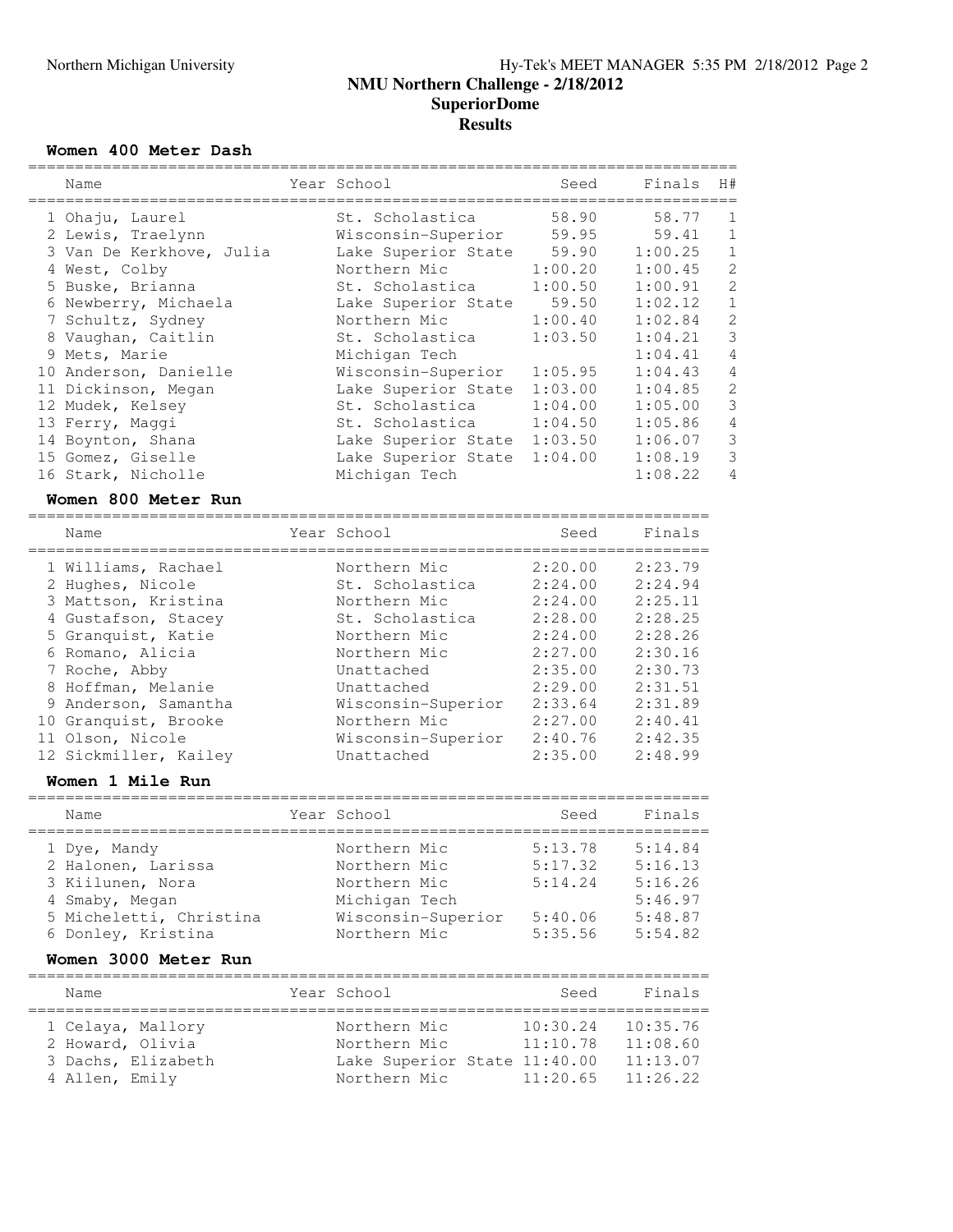## **NMU Northern Challenge - 2/18/2012 SuperiorDome Results**

#### **....Women 3000 Meter Run**

|                 | 5 Keskey, Caitlin | Northern Mic |                              | $11:45.55$ $11:47.82$                 |
|-----------------|-------------------|--------------|------------------------------|---------------------------------------|
| 6 Lewis, Kelsey |                   |              | Lake Superior State 11:45.00 | 12:08.13                              |
| 7 Smith, Sarah  |                   |              |                              | Lake Superior State 11:43.07 12:51.60 |

### **Women 5000 Meter Run**

| Name                | Year School   | Seed     | Finals   |
|---------------------|---------------|----------|----------|
| 1 Farquhar, Chelsea | Northern Mic  | 19:12.43 | 18:58.60 |
| 2 Woitas, Rita      | Northern Mic  | 19:20.44 | 19:36.70 |
| 3 Loomis, Brittany  | Northern Mic  | 20:46.21 | 20:53.20 |
| 4 Savage, Noelle    | Michigan Tech |          | 22:05.50 |
| 5 Matson, Samm      | Michigan Tech |          | 24:17.60 |

### **Women 55 Meter Hurdles**

|        | Name                    | Year School         | Seed    | Prelims           | H#             |
|--------|-------------------------|---------------------|---------|-------------------|----------------|
|        | Preliminaries           |                     |         |                   |                |
|        | 1 Bennett, Sashawna     | Lake Superior State | 7.90    | 7.98a             | -1             |
|        | 2 Mitchell, Leslie      | Lake Superior State | 7.95    | 8.01 <sub>q</sub> | $\mathbf{1}$   |
|        | 3 Hewett, Sherice       | Northern Mic        | 8.52    | 8.35q             | $\mathbf{1}$   |
|        | 4 Bair, Maggie          | St. Scholastica     | 8.35    | 8.60q             | $\mathbf{1}$   |
|        | 5 Christensen, Melissa  | Northern Mic        | 8.53    | 8.64 <sub>q</sub> | $\mathbf{1}$   |
|        | 6 Searles, Katie        | Northern Mic        | 8.75    | 8.78q             | $\overline{c}$ |
|        | 7 Granquist, Brooke     | Northern Mic        | 8.85    | 8.92q             | $\overline{c}$ |
|        | 8 Thelen, Jackie        | St. Scholastica     | 8.92    | 9.15q             | $\overline{c}$ |
|        | 9 Walther, Shaina       | Lake Superior State | 8.60    | 9.25q             | $\mathbf{1}$   |
|        | 10 Kromrey, Jennifer    | Wisconsin-Superior  | 9.42    | 9.50q             | $\overline{c}$ |
|        | 11 Carruthers, Rebecca  | Lake Superior State | 8.70    | 9.53q             | $\overline{c}$ |
|        | 12 Beaman, Mariah       | Northern Mic        | 9.30    | 9.88q             | $\overline{c}$ |
|        | Women 55 Meter Hurdles  |                     |         |                   |                |
|        | Name                    | Year School         | Prelims | Finals            | H#             |
| Finals |                         |                     |         |                   |                |
|        | 1 Hewett, Sherice       | Northern Mic        | 8.35    | 8.45              | 1              |
|        | 2 Searles, Katie        | Northern Mic        | 8.78    | 8.81              | $\mathbf{1}$   |
|        | 3 Granquist, Brooke     | Northern Mic        | 8.92    | 9.07              | $\overline{c}$ |
|        | 4 Thelen, Jackie        | St. Scholastica     | 9.15    | 9.17              | $\overline{c}$ |
|        | 5 Walther, Shaina       | Lake Superior State | 9.25    | 9.22              | $\overline{c}$ |
|        | 6 Mitchell, Leslie      | Lake Superior State | 8.01    | 10.01             | $\mathbf{1}$   |
|        | -- Beaman, Mariah       | Northern Mic        | 9.88    | DQ.               | $\overline{c}$ |
|        | Women 4x400 Meter Relay |                     |         |                   |                |
|        | School                  |                     | Seed    | Finals            |                |

| 1 Wisconsin-Superior 'A'       |       | 4:25.86              | 4:17.08 |
|--------------------------------|-------|----------------------|---------|
| 1) Johnson, Kelsey             |       | 2) Olson, Nicole     |         |
| 3) Anderson, Danielle          |       | 4) Lewis, Traelynn   |         |
| 2 Northern Michigan University | $'$ B | 4:16.34              | 4:17.09 |
| 1) Granquist, Katie            |       | 2) Donley, Kristina  |         |
| 3) Romano, Alicia              |       | 4) Williams, Rachael |         |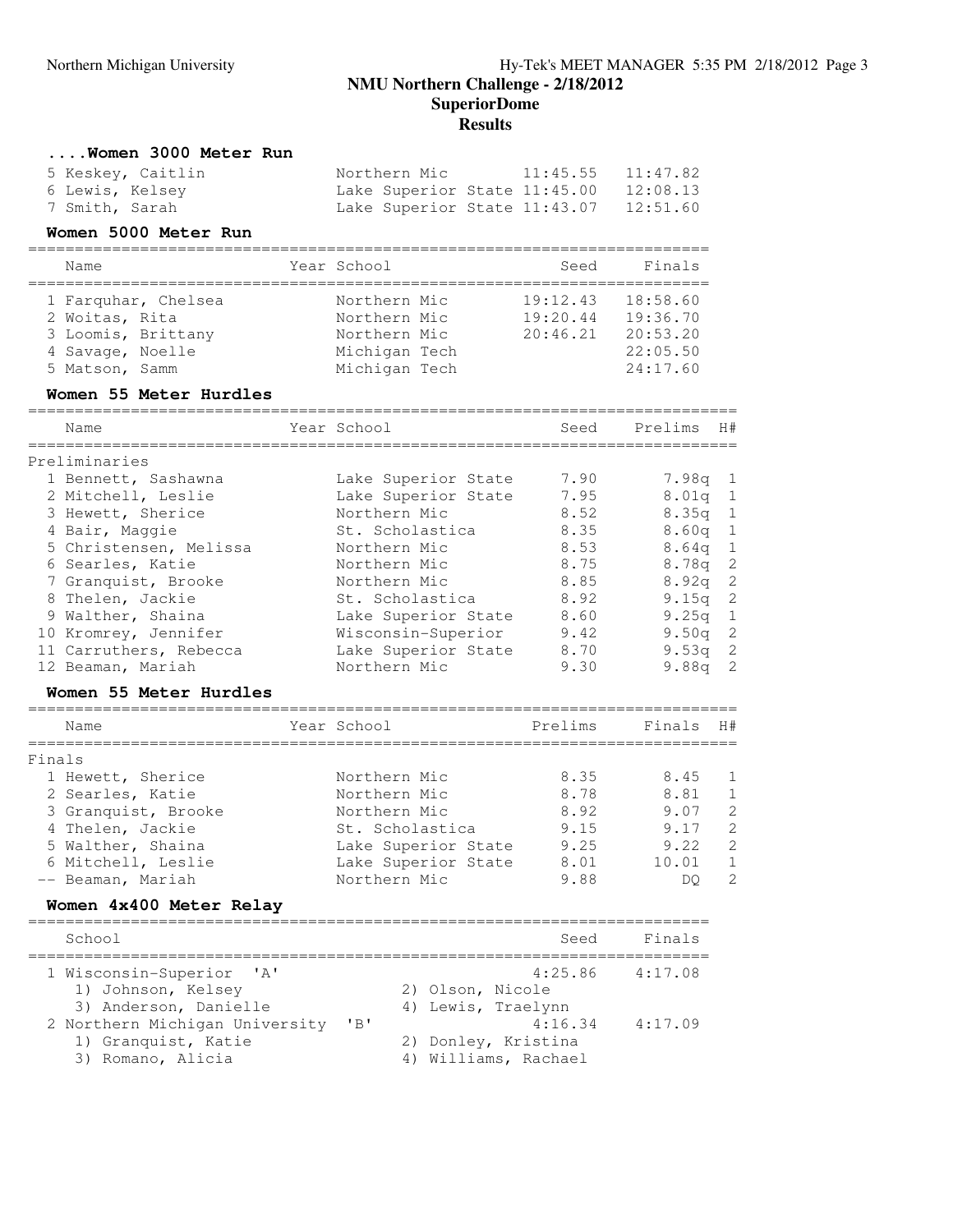**NMU Northern Challenge - 2/18/2012**

**SuperiorDome**

### **Results**

### **....Women 4x400 Meter Relay**

3 St. Scholastica 'A' 4:20.00 4:23.56

- -
- 1) Hughes, Nicole 2) Thelen, Jackie
	-
- 3) Ferry, Maggi 1988 (4) Gustafson, Stacey

## **Women High Jump**

| Name                                                                                                                                                                                                                                         | Year School                                                                                                                                                                                            | Seed                                                                                            | Finals                                                                                               |
|----------------------------------------------------------------------------------------------------------------------------------------------------------------------------------------------------------------------------------------------|--------------------------------------------------------------------------------------------------------------------------------------------------------------------------------------------------------|-------------------------------------------------------------------------------------------------|------------------------------------------------------------------------------------------------------|
| 1 Franklin, Bailey<br>2 Carruthers, Rebecca<br>3 Macaulay, Katelyn<br>4 Lohn, Bre<br>5 Christensen, Melissa<br>6 Granquist, Brooke<br>7 Rock, Hilary<br>8 Thelen, Jackie<br>9 Beaman, Mariah<br>10 Basarabski, Kylie<br>11 Kromrey, Jennifer | Northern Mic<br>Lake Superior State<br>Northern Mic<br>St. Scholastica<br>Northern Mic<br>Northern Mic<br>Lake Superior State<br>St. Scholastica<br>Northern Mic<br>Northern Mic<br>Wisconsin-Superior | 1.76m<br>1.60m<br>1.52m<br>1.52m<br>1.60m<br>1.62m<br>1.50m<br>1.45m<br>1.48m<br>1.50m<br>1.29m | 1.73m<br>1.58m<br>1.53m<br>J1.53m<br>J1.53m<br>J1.53m<br>1.43m<br>1.38m<br>J1.38m<br>1.33m<br>J1.33m |
| -- Peltier, Kayla                                                                                                                                                                                                                            | Wisconsin-Superior                                                                                                                                                                                     | 1.37m                                                                                           | NH                                                                                                   |
|                                                                                                                                                                                                                                              |                                                                                                                                                                                                        |                                                                                                 |                                                                                                      |

### **Women Pole Vault**

| Name               | Year School         | Seed  | Finals |
|--------------------|---------------------|-------|--------|
| 1 Roberts, Jaime   | Northern Mic        | 3.80m | 3.86m  |
| 2 Thelen, Rachel   | St. Scholastica     | 3.21m | 3.05m  |
| 3 Dugas, Shelby    | St. Scholastica     | 3.05m | J3.05m |
| 4 Bair, Maggie     | St. Scholastica     | 2.91m | 2.90m  |
| 5 Rossiter, Rachel | Wisconsin-Superior  | 2.75m | 2.75m  |
| -- O'Dovero, Ciara | Lake Superior State |       | NH     |

#### **Women Long Jump**

|   | Name                                         | Year School                               | Seed           | Finals         |
|---|----------------------------------------------|-------------------------------------------|----------------|----------------|
|   | 1 Bennett, Sashawna<br>2 White, Samara       | Lake Superior State<br>Northern Mic       | 5.47m<br>5.22m | 5.28m<br>5.17m |
|   | 3 Christensen, Melissa<br>4 Gallagher, Sarah | Northern Mic<br>Lake Superior State       | 5.20m<br>4.88m | 5.13m<br>4.94m |
|   | 5 Hoffman, Melanie                           | Unattached                                | 4.62m          | 4.90m          |
|   | 6 Searles, Katie<br>6 Carruthers, Rebecca    | Northern Mic<br>Lake Superior State       | 5.01m<br>4.77m | 4.86m<br>4.86m |
| 8 | Beaman, Mariah                               | Northern Mic                              | 4.88m<br>4.70m | 4.83m<br>4.48m |
|   | 9 Rock, Hilary<br>10 Anderson, Samantha      | Lake Superior State<br>St. Scholastica    | 4.95m          | 4.46m          |
|   | 11 Thompson, Sydney<br>12 O'Dovero, Ciara    | Wisconsin-Superior<br>Lake Superior State | 4.60m<br>4.00m | 4.41m<br>4.40m |
|   | 13 Kromrey, Jennifer                         | Wisconsin-Superior                        | 4.52m          | 4.25m          |
|   | Women Triple Jump                            |                                           |                |                |
|   | Name                                         | Year School                               | Seed           | Finals         |
|   | 1 Hewett, Sherice                            | Northern Mic                              | 11.89m         | 11.68m         |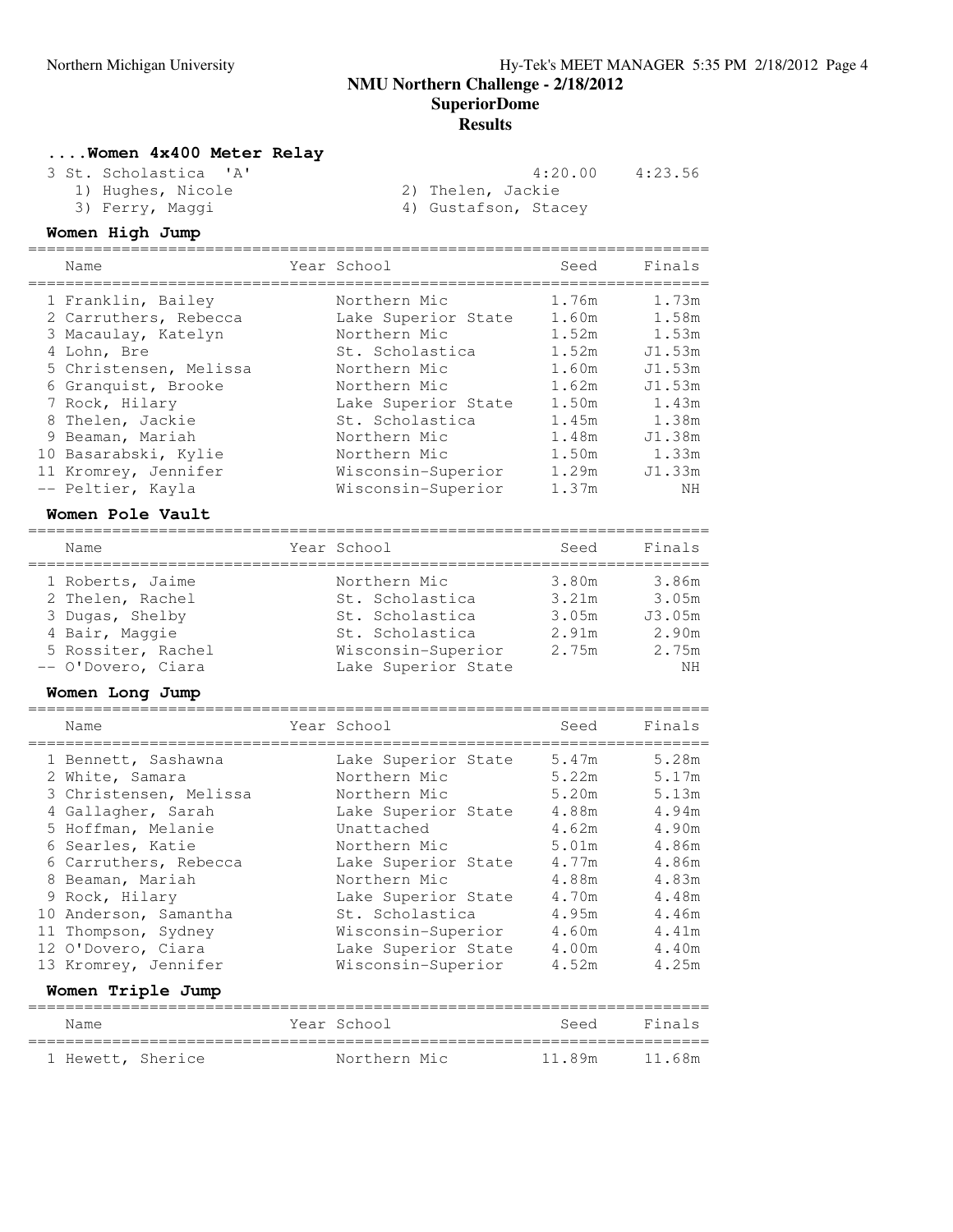## **SuperiorDome Results**

### **....Women Triple Jump**

| 2 Franklin, Bailey    | Northern Mic        | 11.97m | 11.32m |
|-----------------------|---------------------|--------|--------|
| 3 Lovett, Delaney     | Northern Mic        | 11.11m | 10.89m |
| 4 Gallagher, Sarah    | Lake Superior State | 10.00m | 10.21m |
| 5 Rock, Hilary        | Lake Superior State | 9.70m  | 9.62m  |
| 6 Strasser, Carolinne | Lake Superior State | 9.70m  | 9.44m  |

#### **Women Shot Put**

| Name                 | Year School        | Seed   | Finals |
|----------------------|--------------------|--------|--------|
| 1 Huberty, Becky     | St. Scholastica    | 13.06m | 12.65m |
| 2 Seeley, Alec       | St. Scholastica    | 12.63m | 12.19m |
| 3 Capriglione, Katie | Wisconsin-Superior | 11.15m | 11.47m |
| 4 Wiltzius, Molly    | Michigan Tech      | 10.70m | 11.43m |
| 5 Holma, Hannah      | Northern Mic       | 10.75m | 11.18m |
| 6 Berryman, Natalie  | Michigan Tech      |        | 10.83m |
| 7 Beaman, Mariah     | Northern Mic       | 11.50m | 10.38m |
| 8 Hoffman, Melanie   | Unattached         | 9.48m  | 9.94m  |
| 9 Vinokur, Victoria  | Wisconsin-Superior | 11.73m | 9.67m  |
| 10 Thelen, Jackie    | St. Scholastica    | 9.36m  | 8.57m  |

### **Women Weight Throw**

| Name                 | Year School        | Seed   | Finals |
|----------------------|--------------------|--------|--------|
| 1 Seeley, Alec       | St. Scholastica    | 16.80m | 16.71m |
| 2 Huberty, Becky     | St. Scholastica    | 16.10m | 16.08m |
| 3 Capriglione, Katie | Wisconsin-Superior | 16.27m | 15.36m |
| 4 Basarabski, Kylie  | Northern Mic       | 13.41m | 13.52m |
| 5 Peltier, Kayla     | Wisconsin-Superior | 12.55m | 13.00m |
| 6 Louis, Parrisha    | Michigan Tech      | 12.95m | 12.92m |
| 7 Vinokur, Victoria  | Wisconsin-Superior | 13.82m | 11.43m |
| 8 Dillow, Mary       | Northern Mic       | 12.60m | 10.56m |

### **Men 55 Meter Dash**

|        | Name                | Year School         | Seed    | Prelims   | H# |
|--------|---------------------|---------------------|---------|-----------|----|
|        | Preliminaries       |                     |         |           |    |
|        | 1 Parnell, Quinn    | Michigan Tech       | 6.43    | $6.54q$ 1 |    |
|        | 2 Monroe, Ben       | Lake Superior State | 6.45    | $6.58q$ 1 |    |
|        | 3 Fragale, Thomas   | St. Scholastica     | 6.76    | $6.85q$ 1 |    |
|        | 4 LaJoy, Kyle       | Nmu Club            | 6.68    | $6.88q$ 1 |    |
|        | 5 Sorensen, Michael | Wisconsin-Superior  | 7.10    | $6.95q$ 1 |    |
|        | 6 Rathsack, Tylor   | Michigan Tech       |         | $6.98q$ 2 |    |
|        | 7 Sterberg, Mark    | Unattached          |         | $7.00q$ 2 |    |
|        | 8 Kalis, Ben        | Michigan Tech       |         | $7.01q$ 2 |    |
|        | 9 Robinson, Ronald  | Wisconsin-Superior  | 7.35    | $7.35q$ 2 |    |
|        | Men 55 Meter Dash   |                     |         |           |    |
|        | Name                | Year School         | Prelims | Finals    | H# |
| Finals |                     |                     |         |           |    |
|        | 1 Parnell, Quinn    | Michigan Tech       | 6.54    | 6.46      |    |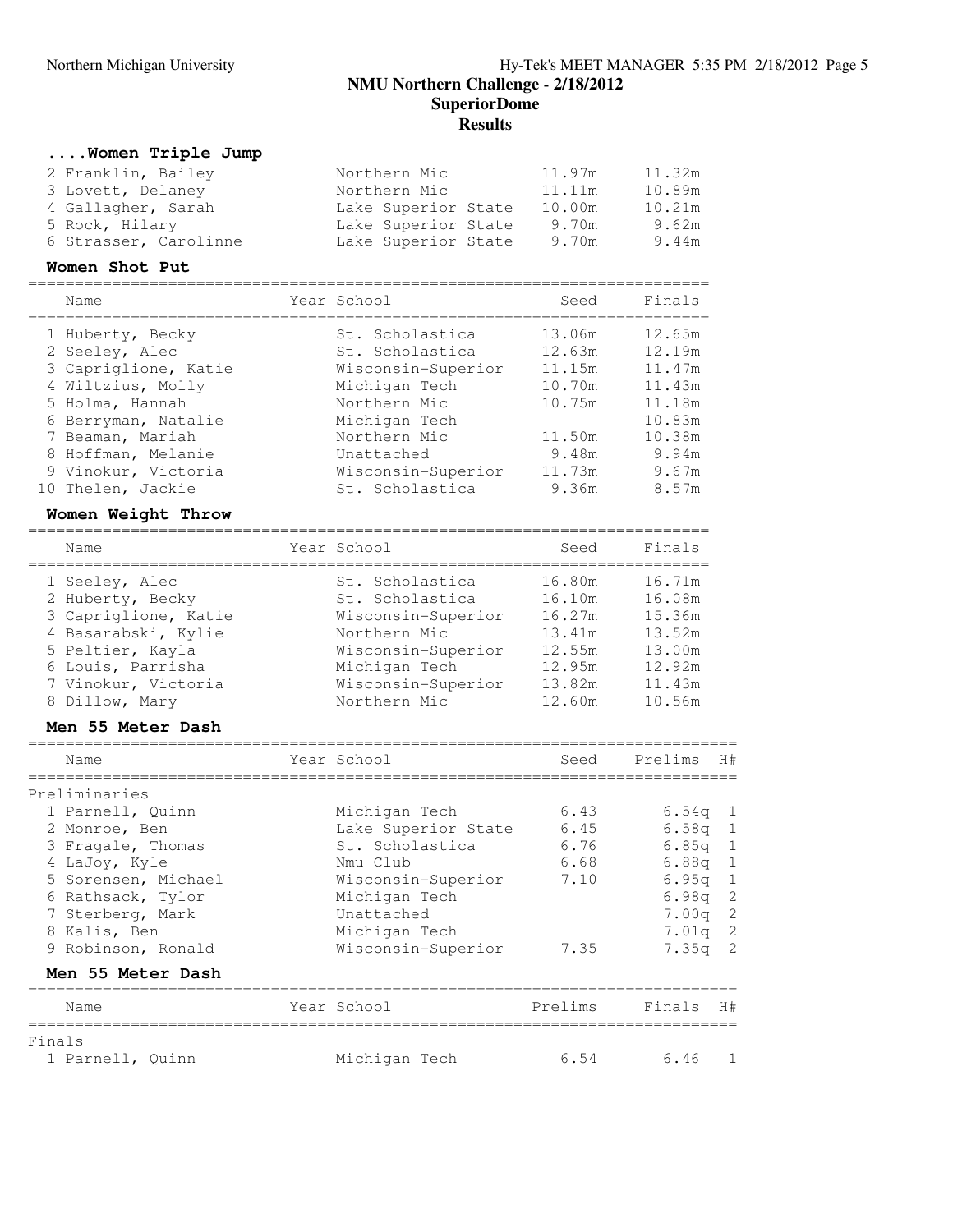## **NMU Northern Challenge - 2/18/2012 SuperiorDome Results**

## **....Men 55 Meter Dash**

| 2 Monroe, Ben       | Lake Superior State | 6.58 | 6.54 | - 1            |
|---------------------|---------------------|------|------|----------------|
| 3 Fragale, Thomas   | St. Scholastica     | 6.85 | 6.75 | $\overline{1}$ |
| 4 Sterberg, Mark    | Unattached          | 7.00 | 6.81 | - 2            |
| 5 Sorensen, Michael | Wisconsin-Superior  | 6.95 | 6.89 | $\overline{1}$ |
| 6 LaJoy, Kyle       | Nmu Club            | 6.88 | 6.90 | -1             |
| 7 Rathsack, Tylor   | Michigan Tech       | 6.98 | 6.92 | $\overline{1}$ |
| 8 Kalis, Ben        | Michigan Tech       | 7.01 | 7.05 | -2             |
| 9 Robinson, Ronald  | Wisconsin-Superior  | 7.35 | 7.48 | -2             |
|                     |                     |      |      |                |

### **Men 200 Meter Dash**

|   | Name                  | Year School         | Seed  | Finals | H#             |
|---|-----------------------|---------------------|-------|--------|----------------|
|   | 1 Monroe, Ben         | Lake Superior State | 22.29 | 22.15  | -1             |
|   | 2 Parnell, Quinn      | Michigan Tech       | 22.45 | 22.39  |                |
|   | 3 Milon, Sherome      | St. Scholastica     | 23.18 | 23.16  |                |
|   | 4 Wright, Patrick     | Lake Superior State | 23.30 | 23.29  | $\mathcal{L}$  |
|   | 5 Rathsack, Tylor     | Michigan Tech       |       | 23.36  | 4              |
|   | 6 Hanson, Justin      | St. Scholastica     | 23.16 | 23.41  | $\mathbf{1}$   |
|   | 7 Solarz, Derek       | Wisconsin-Superior  | 23.72 | 23.84  | 2              |
|   | 8 Horoshak, Alex      | St. Scholastica     | 23.75 | 23.92  | $\mathfrak{D}$ |
| 9 | Magomolla, Zakayo     | Wisconsin-Superior  | 23.89 | 23.97  | $\mathcal{L}$  |
|   | 10 Jacobson, Wes      | Michigan Tech       |       | 24.00  | 4              |
|   | 11 Perry, Steven      | St. Scholastica     | 24.50 | 24.02  | 3              |
|   | 12 Sorensen, Michael  | Wisconsin-Superior  | 24.33 | 24.14  | 3              |
|   | 13 Griepentrog, Kevin | Wisconsin-Superior  | 24.86 | 24.76  | 3              |
|   | 14 Hein, Brandon      | Lake Superior State | 25.00 | 24.77  | 3              |
|   | 15 Bowers, Jamere     | Wisconsin-Superior  |       | 25.45  | 4              |
|   | 16 Trentor, Shane     | Wisconsin-Superior  |       | 25.51  | 4              |

### **Men 400 Meter Dash**

| Name              | Year School         | Seed  | Finals | H#             |
|-------------------|---------------------|-------|--------|----------------|
| 1 Johnson, Samora | St. Scholastica     | 51.00 | 52.13  | -1             |
| 2 Reijo, Matt     | Wisconsin-Superior  | 51.71 | 52.31  | -1             |
| 3 Lytwynec, Riley | Lake Superior State | 50.50 | 53.36  | $\mathbf{1}$   |
| 4 Perry, Steven   | St. Scholastica     | 53.25 | 53.61  | $\overline{2}$ |
| 5 Wenge, Coleson  | Lake Superior State | 50.50 | 53.62  | $\mathbf{1}$   |
| 6 Stevens, Connor | St. Scholastica     | 52.80 | 54.32  | $\overline{2}$ |
| 7 Hein, Brandon   | Lake Superior State | 53.50 | 54.35  | $\overline{2}$ |
| 8 Jacobson, Wes   | Michigan Tech       |       | 55.27  | 3              |
| 9 Shove, Shawn    | Michigan Tech       |       | 55.97  | 3              |
| 10 Cousino, Brent | Michigan Tech       | 54.00 | 55.99  | $\overline{2}$ |
| 11 Bowers, Jamere | Wisconsin-Superior  | 57.25 | 56.35  | 3              |

#### **Men 800 Meter Run**

| Name               | Year School         | Seed    | Finals  |
|--------------------|---------------------|---------|---------|
| 1 Anderson, Dylan  | Michigan Tech       | 1:55.00 | 1:57.54 |
| 2 Steffel, James   | Michigan Tech       |         | 2:01.34 |
| 3 Driscoll, Joseph | Wisconsin-Superior  | 2:04.66 | 2:04.81 |
| 4 Krettek, Evan    | Michigan Tech       | 2:04.00 | 2:05.36 |
| 5 Pease, Lucas     | Lake Superior State | 2:02.00 | 2:07.76 |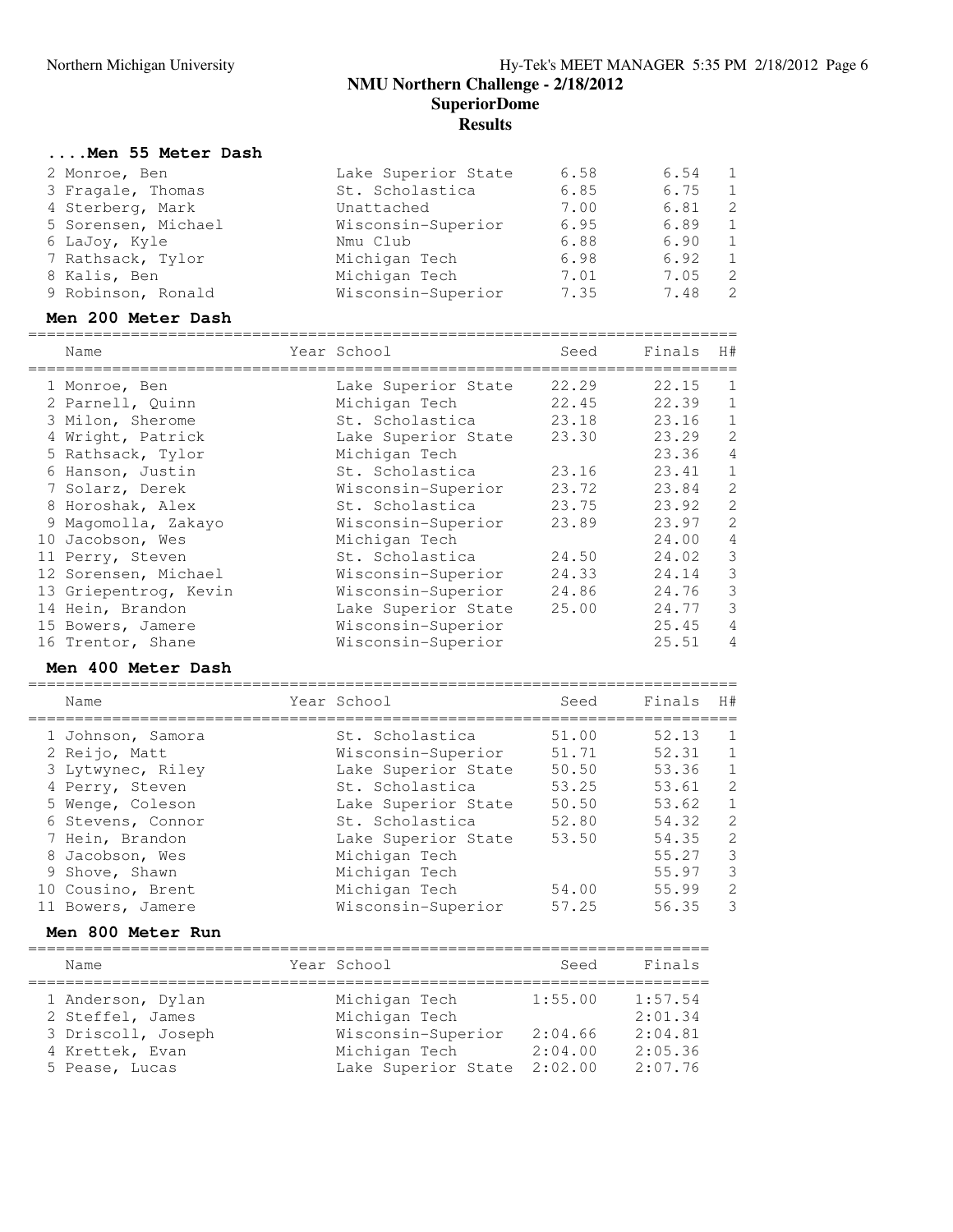### **SuperiorDome**

**Results**

### **....Men 800 Meter Run**

| 6 Beesley, Dillon    | Wisconsin-Superior 2:12.80  | 2:12.12 |
|----------------------|-----------------------------|---------|
| 7 Stange, Eric       | Lake Superior State 2:10.00 | 2:12.98 |
| 8 Kast, Andrew       | Wisconsin-Superior 2:11.40  | 2:13.22 |
| 9 Shove, Shawn       | Michigan Tech               | 2:13.85 |
| 10 Boutorwick, Logan | Lake Superior State 2:10.00 | 2:17.40 |

## **Men 1 Mile Run**

|        | Name                 | Year School         | Seed     | Finals    |              |
|--------|----------------------|---------------------|----------|-----------|--------------|
|        | 1 Behling, Scott     | Wisconsin-Superior  | 4:26.82  | 4:34.20   |              |
|        | 2 Tiberg, Cam        | Wisconsin-Superior  | 4:35.36  | 4:35.09   |              |
|        | 3 Pease, Lucas       | Lake Superior State | 4:36.00  | 4:35.77   |              |
|        | 4 Bollman, Chad      | Nmu Club            | 4:45.00  | 4:47.32   |              |
|        | 5 Ensign, Joshua     | Wisconsin-Superior  | 4:55.28  | 4:49.43   |              |
|        | 6 Dunstan, Tim       | St. Scholastica     | 4:40.00  | 4:50.11   |              |
|        | 7 Boutorwick, Logan  | Lake Superior State | 4:50.00  | 4:53.66   |              |
|        | 8 Stange, Eric       | Lake Superior State | 4:50.00  | 4:54.44   |              |
|        | 9 Tchokreff, Dion    | Unattached          | 5:01.00  | 4:56.21   |              |
|        | 10 Mell, Aaron       | Nmu Club            |          | 5:46.28   |              |
|        | 11 Waddy, Brad       | Nmu Club            |          | 5:51.42   |              |
|        | -- Jarecki, Aaron    | Wisconsin-Superior  | 5:18.95  | ΝT        |              |
|        | Men 3000 Meter Run   |                     |          |           |              |
|        | Name                 | Year School         | Seed     | Prelims   |              |
|        | Preliminaries        |                     |          |           |              |
|        | 1 Kilpela, Jonathon  | Michigan Tech       | 9:25.00  | 9:08.87q  |              |
|        | 2 Graves, Jon        | Michigan Tech       | 9:20.00  | 9:11.02q  |              |
|        | 3 Kampstra, Bradon   | Michigan Tech       | 9:10.00  | 9:15.60q  |              |
|        | 4 McPherson, Michael | Unattached          | 9:15.00  | 9:25.10q  |              |
|        | 5 Manderfield, Nate  | Michigan Tech       |          | 9:36.47q  |              |
|        | 6 Krzyske, Evan      | Michigan Tech       |          | 9:40.32q  |              |
|        | 7 Tchokreff, Dion    | Unattached          | 10:02.00 | 9:52.85q  |              |
|        | 8 Brandt, Derek      | Michigan Tech       |          | 10:04.35q |              |
|        | 9 Haling, Brandon    | Wisconsin-Superior  | 10:18.04 | 10:12.62q |              |
|        | Men 5000 Meter Run   |                     |          |           |              |
|        | Name                 | Year School         | Seed     | Finals    |              |
| Finals | ===========          |                     |          |           |              |
|        | 1 Parsell, Eric      | Michigan Tech       | 16:00.00 | 15:50.32  |              |
|        | 2 McPherson, Michael | Unattached          | 16:00.00 | 16:37.83  |              |
|        | Men 55 Meter Hurdles |                     |          |           |              |
|        |                      |                     |          |           |              |
|        | Name<br>===========  | Year School         | Seed     | Prelims   | H#           |
|        | Preliminaries        |                     |          |           |              |
|        | 1 Hanson, Justin     | St. Scholastica     | 7.91     | 8.04q     | 1            |
|        | 2 Kalis, Ben         | Michigan Tech       | 8.18     | 8.13q     |              |
|        | 3 Braman, Jeremy     | Lake Superior State | 8.40     | 8.35q     | 1            |
|        | 4 Maddox, Jevon      | Michigan Tech       | 8.50     | 8.45q     | $\mathbf{2}$ |
|        |                      |                     |          |           |              |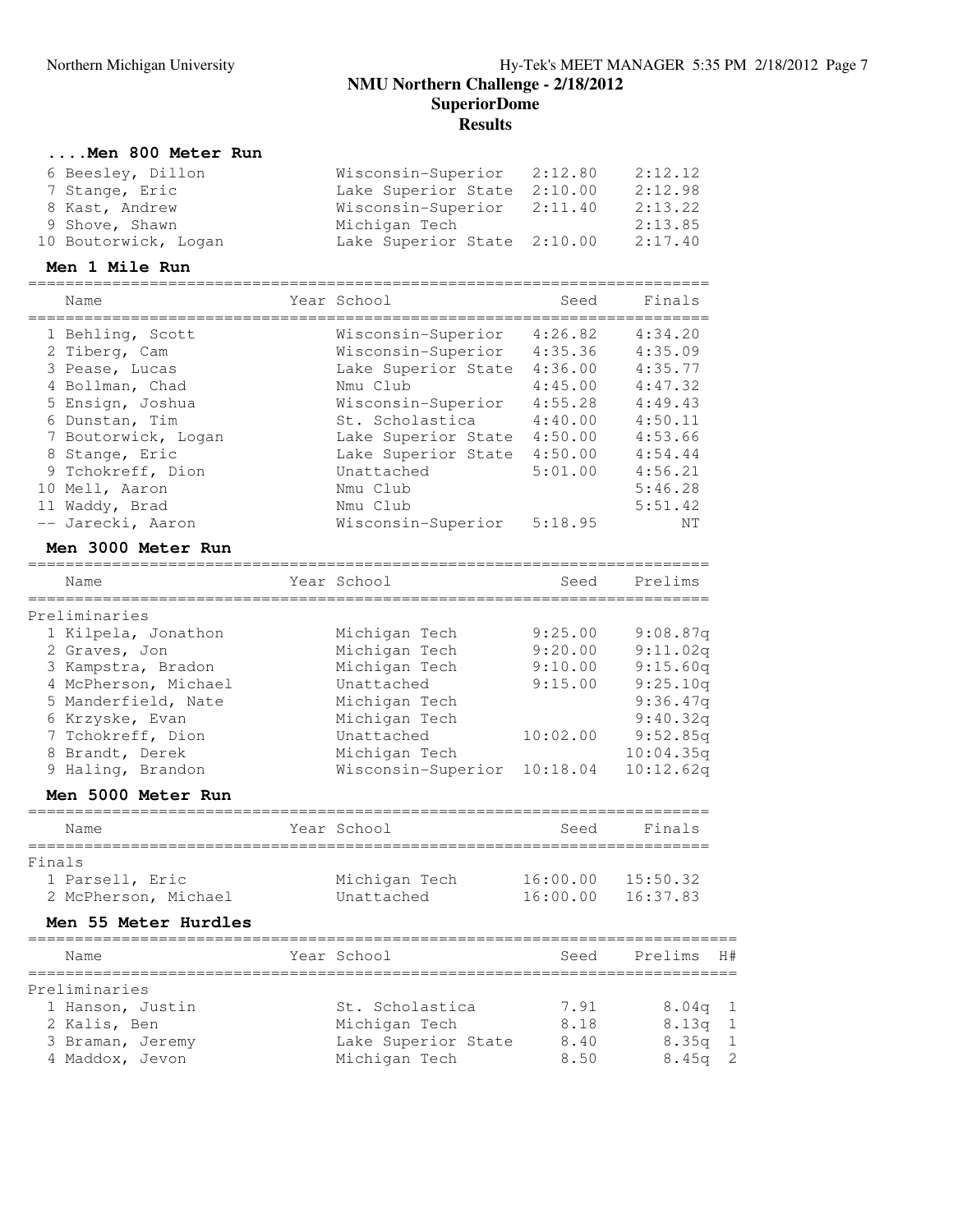## **NMU Northern Challenge - 2/18/2012 SuperiorDome**

**Results**

### **....Men 55 Meter Hurdles**

| 5 Doran, Christopher | St. Scholastica     | 8.35 | $8.48q$ 1 |  |
|----------------------|---------------------|------|-----------|--|
| 6 Saliga, Nathan     | Michigan Tech       |      | $8.49q$ 2 |  |
| 7 Brenton, Jason     | Lake Superior State | 8.40 | 8.71q 1   |  |
| 8 Schweiger, Kaleb   | Lake Superior State | 8.40 | $8.73q$ 1 |  |
| -- Donahue, Nicholas | Wisconsin-Superior  | 8.57 | NT 2      |  |

## **Men 55 Meter Hurdles**

| Name                 | Year School         | Prelims | Finals | H#             |
|----------------------|---------------------|---------|--------|----------------|
| Finals               |                     |         |        |                |
| 1 Hanson, Justin     | St. Scholastica     | 8.04    | 8.07   | -1             |
| 2 Kalis, Ben         | Michigan Tech       | 8.13    | 8.19   | $\mathbf{1}$   |
| 3 Doran, Christopher | St. Scholastica     | 8.48    | 8.39   | $\mathbf{1}$   |
| 4 Saliga, Nathan     | Michigan Tech       | 8.49    | 8.53   | $\overline{2}$ |
| -- Schweiger, Kaleb  | Lake Superior State | 8.73    | NT     | 2              |
| -- Brenton, Jason    | Lake Superior State | 8.71    | NT     | 2              |
| -- Braman, Jeremy    | Lake Superior State | 8.35    | NT     | 1              |
| -- Maddox, Jevon     | Michigan Tech       | 8.45    | DO     | -1             |

## **Men 4x400 Meter Relay**

| School                                                                                                                      | Seed                 | Finals  |
|-----------------------------------------------------------------------------------------------------------------------------|----------------------|---------|
| 1 Wisconsin-Superior 'A'                                                                                                    | $3:31.91$ $3:31.76$  |         |
| 1) Magomolla, Zakayo                                                                                                        | 2) Reijo, Matt       |         |
| 3) Driscoll, Joseph                                                                                                         | 4) Solarz, Derek     |         |
| 2 Michigan Tech 'A'                                                                                                         | $3:33.00$ $3:37.49$  |         |
| 1) Hood, Nate                                                                                                               | 2) Parnell, Quinn    |         |
| 3) Spalding, Patrick                                                                                                        | 4) Saliga, Nathan    |         |
| 3 Michigan Tech 'B'                                                                                                         | 3:35.00              | 3:37.54 |
| 1) Krettek, Evan                                                                                                            | 2) Rathsack, Tylor   |         |
| 3) Anderson, Dylan                                                                                                          | 4) Koivisto, Karl    |         |
| 4 Michigan Tech 'C'                                                                                                         | $3:35.00$ $3:47.18$  |         |
| 1) McKay, Sam                                                                                                               | 2) Kalis, Ben        |         |
| 3) Maddox, Jevon                                                                                                            | 4) Cousino, Brent    |         |
| 5 Wisconsin-Superior 'C'                                                                                                    | $3:50.66$ $3:51.14$  |         |
| 1) Behling, Scott                                                                                                           | 2) Ensign, Joshua    |         |
| 3) Beesley, Dillon                                                                                                          | 4) Kast, Andrew      |         |
| 6 Wisconsin-Superior<br>$\overline{\phantom{a}}$ $\overline{\phantom{a}}$ $\overline{\phantom{a}}$ $\overline{\phantom{a}}$ | $3:47.97$ $3:52.75$  |         |
| 1) Griepentrog, Kevin                                                                                                       | 2) Bowers, Jamere    |         |
| 3) Trentor, Shane                                                                                                           | 4) Donahue, Nicholas |         |

### **Men High Jump**

| Name                                                                                                                       | Year School                                                                                                                 | Seed                                      | Finals                                    |
|----------------------------------------------------------------------------------------------------------------------------|-----------------------------------------------------------------------------------------------------------------------------|-------------------------------------------|-------------------------------------------|
| 1 Braman, Jeremy<br>2 Spalding, Patrick<br>3 Schweiger, Kaleb<br>-- Long, Dijon<br>-- Marcella, Aaron<br>-- Brenton, Jason | Lake Superior State<br>Michigan Tech<br>Lake Superior State<br>Wisconsin-Superior<br>St. Scholastica<br>Lake Superior State | 1.98m<br>1.80m<br>1.55m<br>1.86m<br>1.81m | 1.88m<br>1.83m<br>1.78m<br>NH<br>ΝH<br>ΝH |
|                                                                                                                            |                                                                                                                             |                                           |                                           |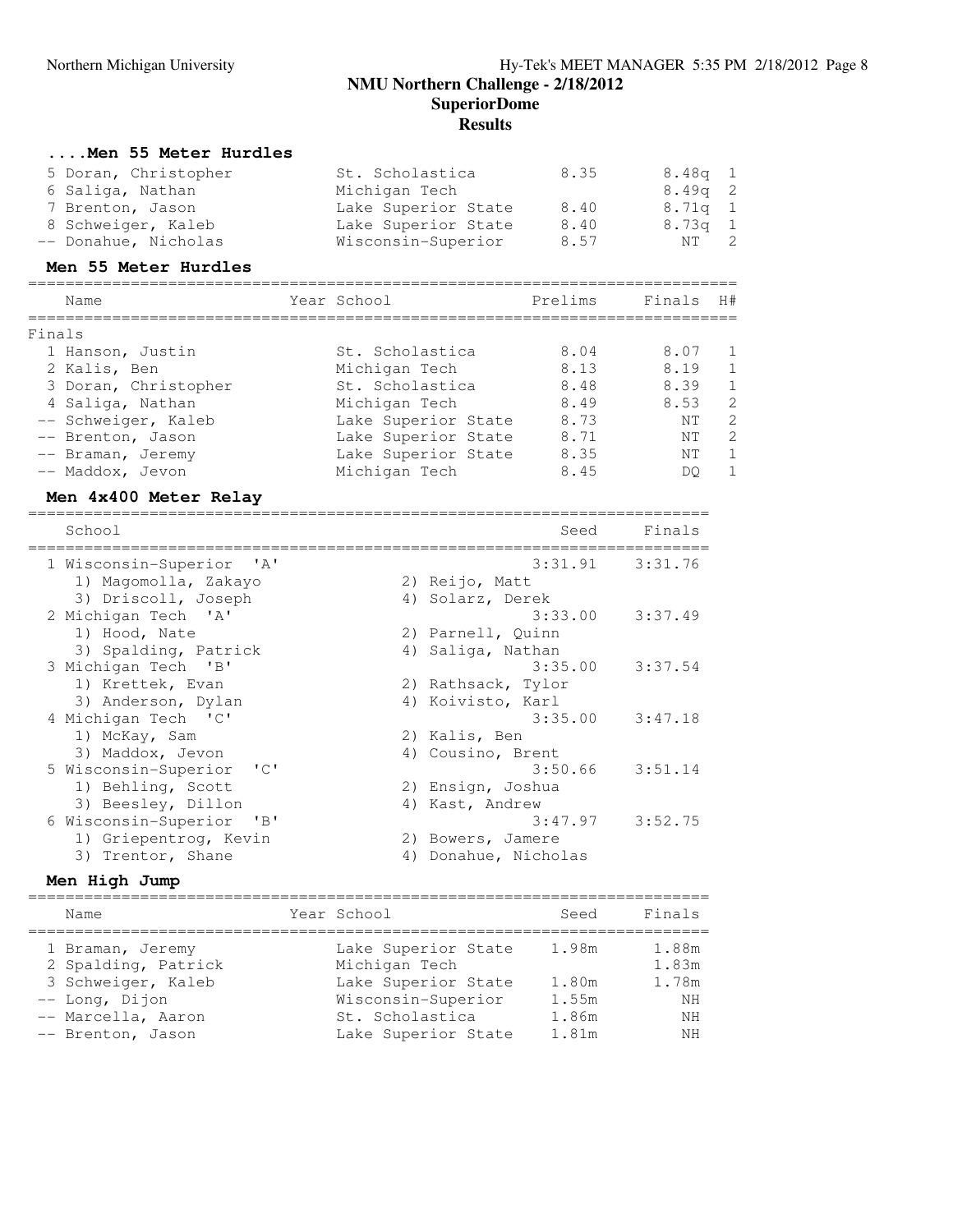### **Men Pole Vault**

| Name                   | Year School         | Seed   | Finals         |
|------------------------|---------------------|--------|----------------|
| 1 Olson, Kevin         | Wisconsin-Superior  | 4.30m  | 4.21m          |
| 2 Beckwith, Luke       | St. Scholastica     | 4.17m  | 4.20m          |
| 3 Ambuehl, Travis      | St. Scholastica     | 4.25m  | 4.05m          |
| 4 Stevens, Connor      | St. Scholastica     | 3.40m  | 3.15m          |
| Men Long Jump          |                     |        |                |
| Name                   | Year School         | Seed   | Finals         |
|                        |                     |        |                |
| 1 Hood, Nate           | Michigan Tech       | 6.54m  | 6.36m          |
| 2 Horoshak, Alex       | St. Scholastica     | 6.22m  | 6.27m          |
| 3 Braman, Jeremy       | Lake Superior State | 6.60m  | 6.26m          |
| 4 Wright, Patrick      | Lake Superior State | 6.45m  | 6.19m          |
| 5 Maddox, Jevon        | Michigan Tech       | 6.00m  | 5.96m          |
| 6 Schweiger, Kaleb     | Lake Superior State | 6.33m  | 5.95m          |
| 7 Olson, Kevin         | Wisconsin-Superior  | 6.02m  | 5.92m          |
| 8 Spalding, Patrick    | Michigan Tech       | 5.87m  | 5.74m          |
| Trentor, Shane<br>9    | Wisconsin-Superior  |        | 5.62m          |
| 10 Saliga, Nathan      | Michigan Tech       |        | 5.56m          |
| 11 Robinson, Ronald    | Wisconsin-Superior  | 4.94m  | 4.83m<br>4.80m |
| 12 Long, Dijon         | Wisconsin-Superior  | 4.93m  |                |
| Men Triple Jump        |                     |        |                |
| Name                   | Year School         | Seed   | Finals         |
| 1 Brenton, Jason       | Lake Superior State | 14.40m | 15.10m         |
| 2 Wright, Patrick      | Lake Superior State | 13.40m | 13.68m         |
| 3 Hood, Nate           | Michigan Tech       | 12.00m | 13.36m         |
| 4 Maddox, Jevon        | Michigan Tech       | 12.80m | 13.31m         |
| 5 Drinkwine, Peter     | St. Scholastica     | 13.37m | 12.79m         |
| 6 Horoshak, Alex       | St. Scholastica     |        | 12.67m         |
| Men Shot Put           |                     |        |                |
| Name                   | Year School         | Seed   | Finals         |
| 1 Riedel, Hans         | Lake Superior State | 14.60m | 14.44m         |
| 2 Pohlman, David       | Nmu Club            | 14.00m | 13.49m         |
| 3 Berryman, Jared      | Michigan Tech       |        | 12.66m         |
| 4 Willette, Anthony    | Wisconsin-Superior  | 12.34m | 12.47m         |
| 5 Savage, Matt         | Michigan Tech       |        | 12.32m         |
| 6 Hansen, Nils         | Wisconsin-Superior  | 13.32m | 12.14m         |
| -- Palo, Matt          | Michigan Tech       |        | ΝD             |
| -- Miltenberger, Ethan | Michigan Tech       |        | ΝD             |
| Men Weight Throw       |                     |        |                |
| Name                   | Year School         | Seed   | Finals         |
|                        |                     |        |                |
| 1 Meyers, Josh         | Lake Superior State | 14.00m | 15.32m         |
| 2 Hansen, Nils         | Wisconsin-Superior  | 14.48m | 14.43m         |
| 3 Smith, Casey         | Lake Superior State | 14.00m | 13.53m         |